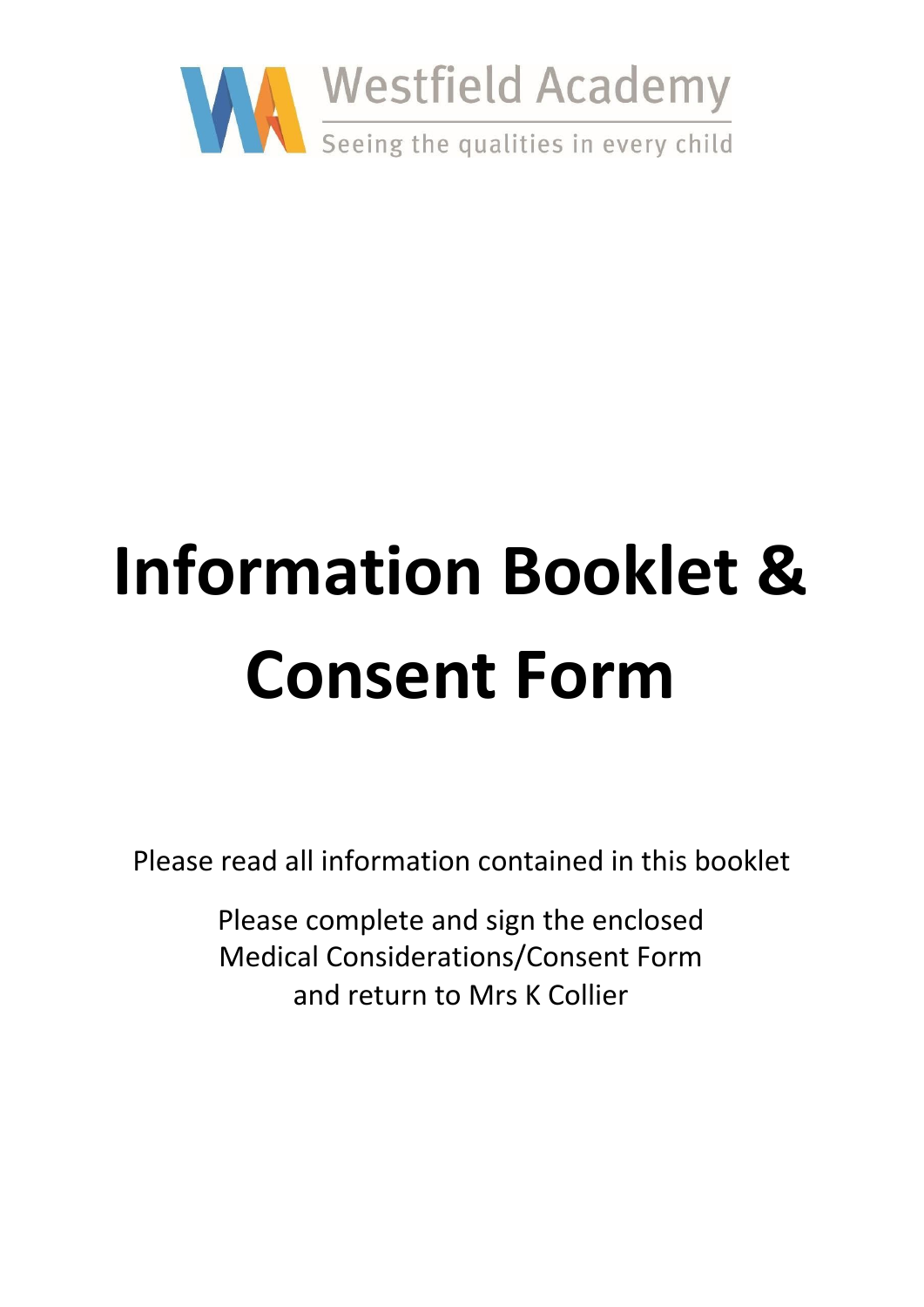# **HOME SCHOOL AGREEMENT**

Successful education at Westfield Academy is based on a partnership between school, parents and students working together in the best interests of students.

The Code of Conduct is based around **ABC A**ttend **B**ehave **C**ommit To Learning



# **The School Will Do It's Best To:**

#### **A**ttendance

- Encourage and reward good attendance and punctuality.
- Monitor attendance and punctuality.
- Promptly contact parents about unexplained absences, low levels of attendance or persistent lateness.

# **B**ehaviour

- Provide a safe, well-ordered and caring environment.
- Have and enforce a clear and reasonable behaviour policy.
- Value and respect all students.
- Encourage students to take on responsibilities.
- Contact parents should a problem arise.

# **C**ommitment to Learning

- Provide a balanced and challenging curriculum, appropriate to the needs of all students.
- Provide high quality lessons, challenging homework and stimulating enrichment experiences.
- Accurately monitor students' progress and report regularly to parents.
- Recognise, value and celebrate success.

# **Parents Will Do Their Best To:**

# **A**ttendance

- Ensure their child attends regularly. (Attendance is normally expected to be 97%-100%).
- Avoid planned absences during term time.
- Ensure their child arrives on time.
- Inform the school promptly if my child is absent.

# **B**ehaviour

- Support the school in maintaining high standards of behaviour.
- Ensure their child is correctly dressed in school uniform.

# **C**ommitment to Learning

- Ensure their child has the correct equipment for each day.
- Ensure their child completes homework to the best of their ability and meets deadlines.
- Check and sign their child's planner once a week.
- Ensure their child revises thoroughly before public and internal exams.
- Contact the school should they have any concerns about their child's learning.
- Attend parents' meetings.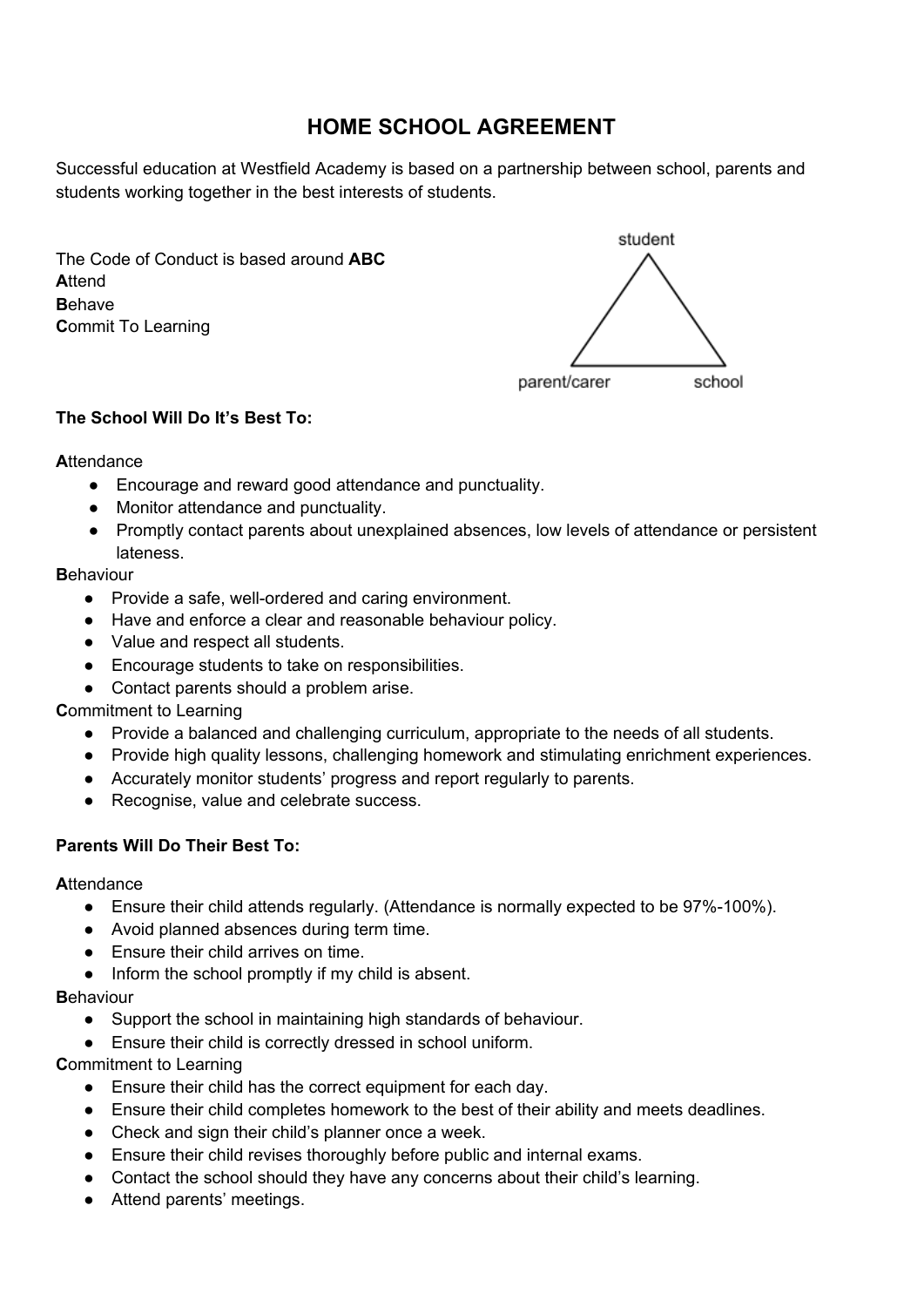# **Students Will Do Their Best To:**

**A**ttendance

- Attend regularly. (Attendance is normally expected to be between 97%-100%).
- Arrive punctually to all lessons

**B**ehaviour

- Behave well and respect and follow all schools rules.
- Follow all reasonable requests immediately and without question.
- Be correctly dressed in school uniform.
- Be polite and act respectfully to all other students and adults.
- Look after the school site and equipment.
- Use appropriate and acceptable language.

**C**ommitment to Learning

- Do their best in everything they do, including homework and meet all deadlines.
- Ensure they have the equipment needed for every lesson.
- Listen to and act on the advice given by teachers.
- Revise thoroughly before public and internal exams.
- Ask for help if needed.
- Take advantage of opportunities and take part in extra-curricular opportunities.
- Collect stamps in their planner for each lessons and extra-curricular session.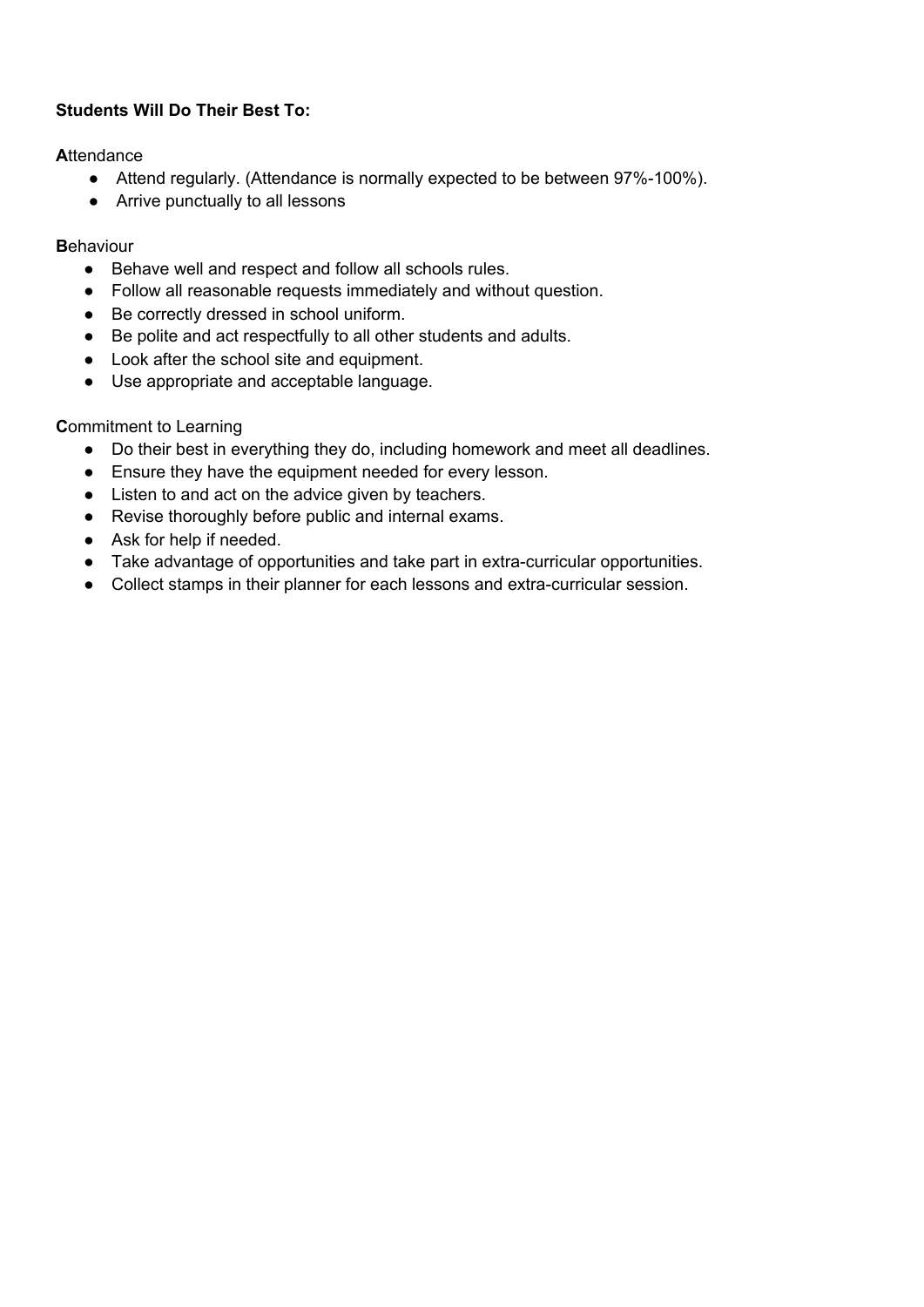# **DATA PROTECTION AGREEMENT FORM**

Occasionally, we may take photographs of the children at our school. We may use these images in our schools prospectus or in other printed publications that we produce, as well as on our website. We may also make video or web cam recordings for school-to-school conferences, monitoring or other educational use.

From time to time, our school may be visited by the media who will take photographs or film footage of a visiting dignitary or other high profile event. Students will often appear in these images, which may appear in local or national newspapers, or on televised news programmes.

To comply with the Data Protection Act 1998, we need parental permission before we can photograph or make any recordings of your child.

The school has a CCTV system which monitors internal and external areas of the school for security and safety reasons. These images will only be used for internal purposes or for the investigation of criminal activity.

# **CONDITIONS OF USE**

This form is valid for five years from the date you sign it, or for the period of time your child attends Westfield Academy. The consent will automatically expire after this time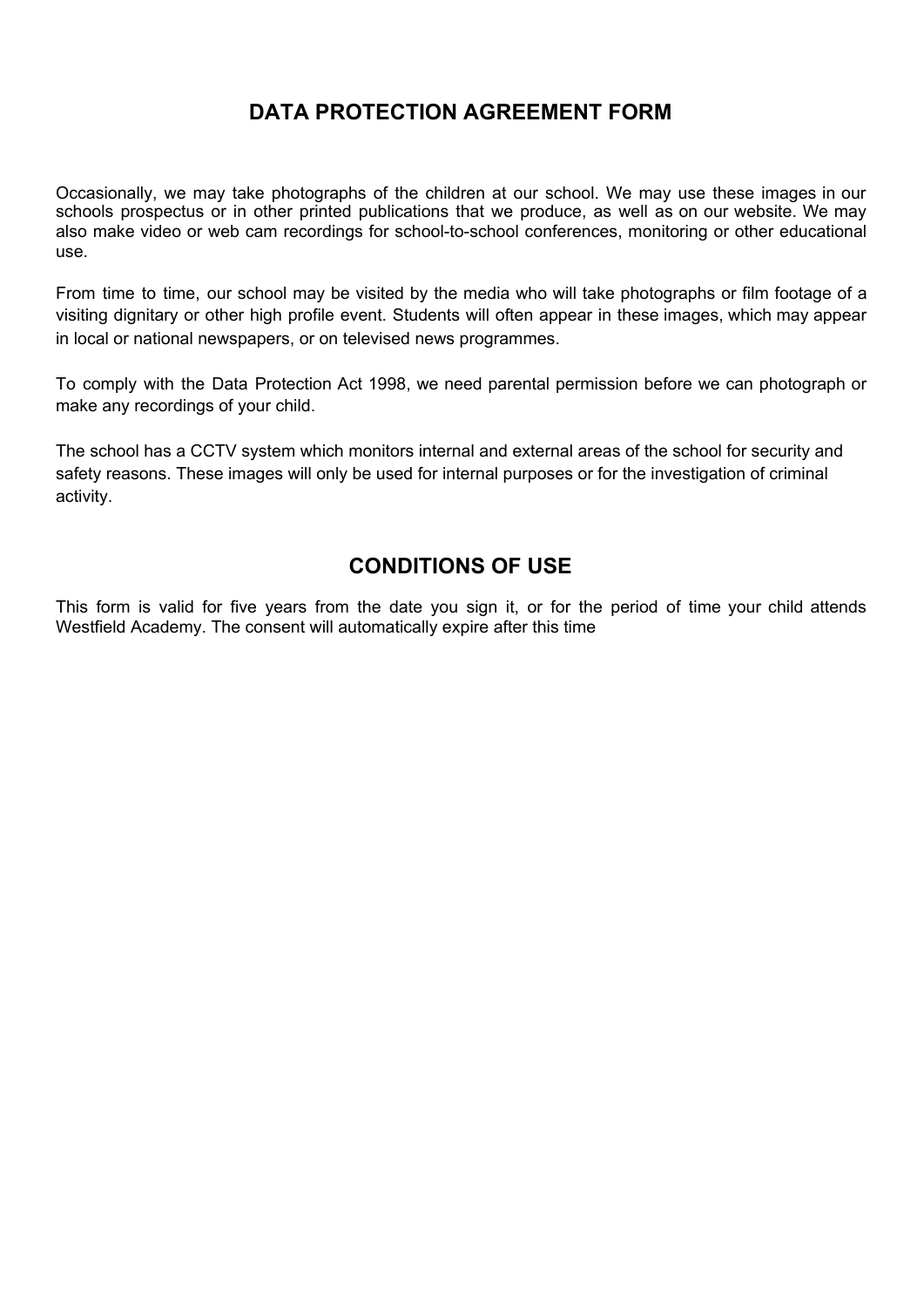#### **Westfield Academy**

*Stiby Road, Yeovil, BA21 3EP*

## **How We Use Your Personal Data (***Privacy Notice for Students***)**

## **1. INTRODUCTION**

Under the General Data Protection Regulations (GDPR) we are required to tell you how and why we collect your personal data and what we do with that information. We also need to tell you what decisions you can make about your own data.

Personal Data is information that the Academy holds about you and which identifies you. This may include:

- Personal details such as your name, address, date of birth, religion or ethnic group
- Information about your home life and your relatives
- Information about your use of computers whilst logged on to the Academy's network
- Assessment information such as test and exam results
- Medical information
- Information about your behaviour
- Photographs, videos, or CCTV images

This data will be collected from a range of sources. Much of it will be given to us by you or by your parents, some will be collected by teachers or other staff in the Academy. Your previous school will give us some information as may other outside organisations such as the Local Authority, the NHS or other professionals.

# **2**. **OUR LEGAL GROUNDS FOR USING YOUR INFORMATION**

As a public body we are allowed to use your data because it is necessary to carry out tasks in the public interest. We do not need your consent to use this data provided we use it for purposes that would reasonably be expected of a school. In particular the Academy has a public interest in:

- Providing you with an education
- Safeguarding your welfare and the welfare of other students
- Ensuring the safe and efficient operation of the school
- Meeting the obligations that are given to us by outside organisations including local and national government.

If we wish to use your data for any purpose which is outside of what a school would normally do, we must ask for your consent in advance. If you give us consent you can later withdraw it at any time.

At times the Academy may need to use data to fulfil a legal obligation, in particular to protect the best interests of a student, meet its employment obligations or to respond in an emergency situation. In these circumstances consent is not required.

#### **3. HOW WE USE YOUR DATA AND WHOM WE SHARE IT WITH?**

Most of your personal data is stored securely and electronically on school servers or on servers located off-site. Some of your data will be in paper files which will be stored securely in locked filing cabinets in offices.

To allow us to run the school efficiently, provide you with an effective education and to ensure your safety we have to share your data with a range of different organisations. Examples of these types of organisations include:

- The Local Authority
- Other Schools
- Department for Education
- Exam Boards
- School Management Software suppliers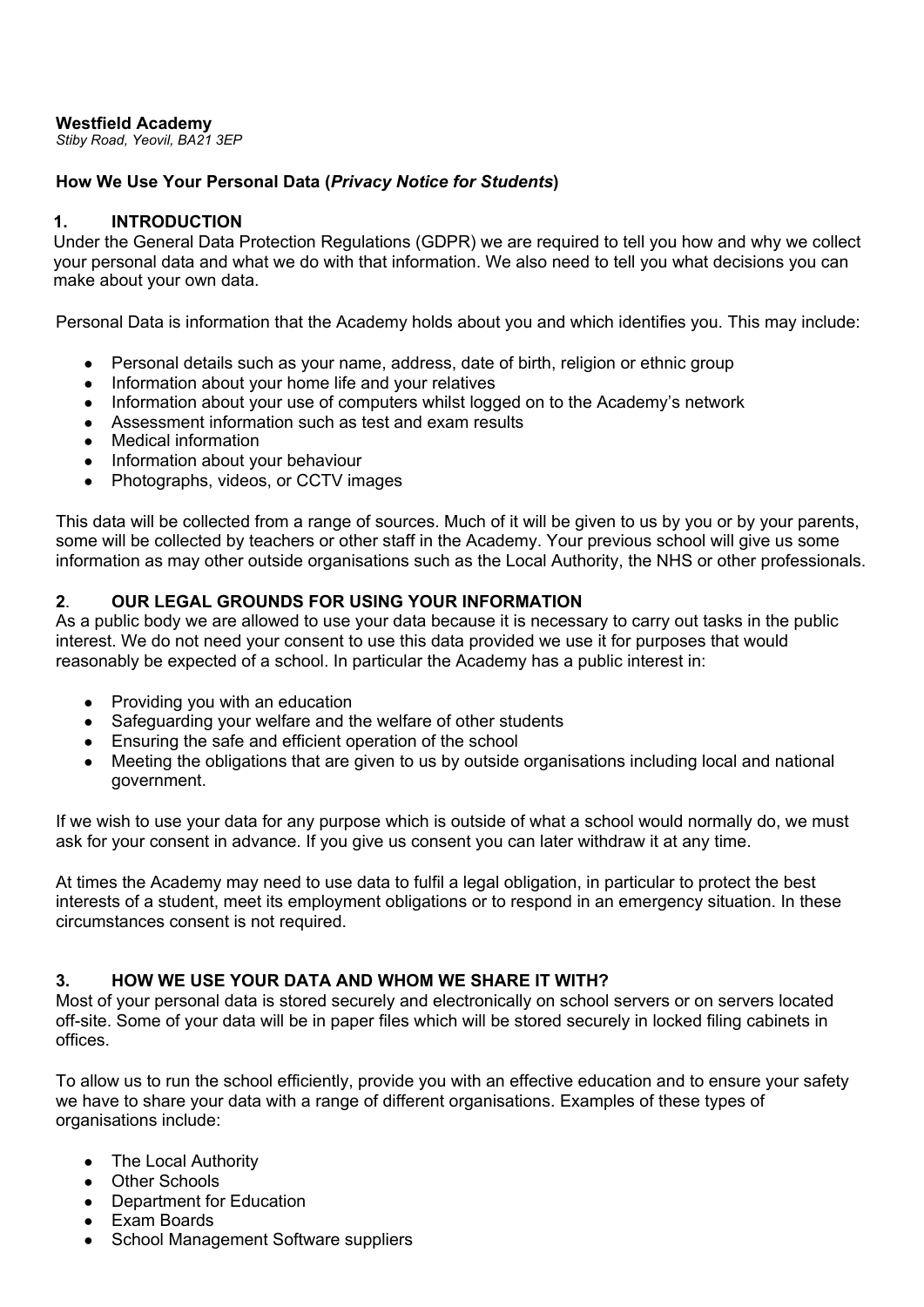- Travel companies and places that you visit on school trips
- Other public bodies such as social services, NHS, the police

A complete list of all the organisations we share information with is published on our school website [www.westfieldacademy.co.uk](http://www.westfieldacademy.co.uk/) under Data Protection. All organisations with whom we share data also have to comply with GDPR and we have taken reasonable steps to ensure this.

## **4. HOW LONG DO WE KEEP YOUR DATA?**

We will only keep your data for as long as it is necessary for us to do so. We will follow the guidance published by the Information and Records Management Society. In most cases this means we will keep your data for nine years after you leave school, then we will destroy it.

#### **5. WHAT DECISIONS CAN YOU MAKE ABOUT YOUR DATA?**

You can make various decisions about your data. Your rights are as follows:

- If the data we hold is incorrect you can ask us to correct it, which we must then do
- You can ask to see the information we hold about you by making a Subject Access Request. A form to help you do this is on the Academy's website
- In some circumstances you can ask us to delete the data, providing we no longer need the information

#### **6. CONTACTS AND HOW TO RAISE A QUESTION OR CONCERN**

If you have any questions about this Privacy Notice or wish to raise a Data Protection matter please contact Mr M Payne, Data Protection Officer through the school office.

If you are unhappy with any aspect of Data Protection at Westfield Academy you can contact the Information Commissioner's Office at [www.ico.org.uk](http://www.ico.org.uk/)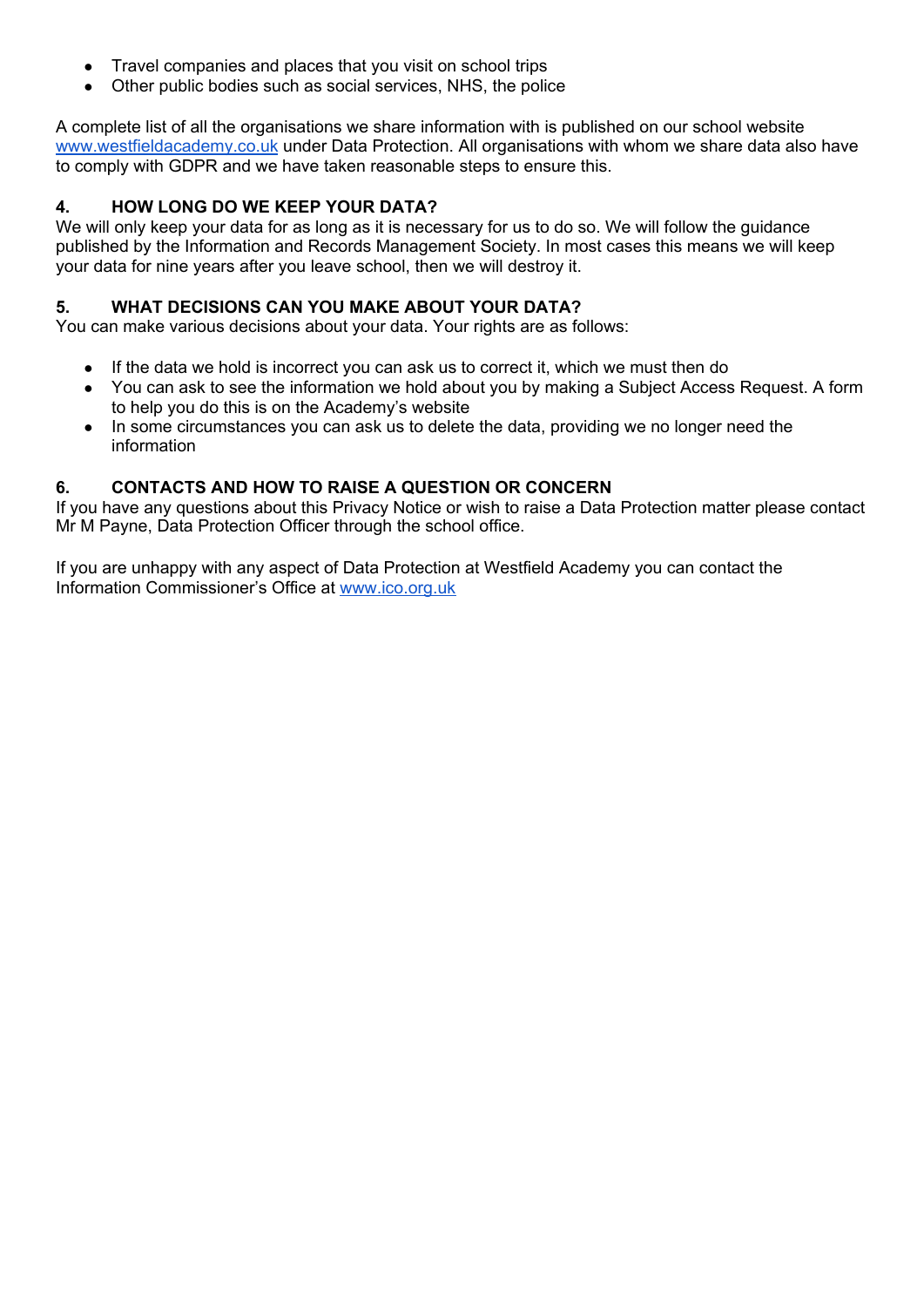# **How We Use Your Personal Data (***Privacy Notice for Parents and Carers***)**

## **1. INTRODUCTION**

Under the General Data Protection Regulations (GDPR) we are required to tell you how and why we collect your personal data and what we do with that information. We also need to tell you what decisions you can make about your own data.

Personal Data is information that the Academy holds about you and which identifies you. This may include:

- Personal details such as your name and address
- Contact details such as telephone numbers, email addresses for you and other relatives
- Information regarding financial transactions you make with the academy including banking details
- Information about your relationship with your son/daughter

This data will be collected from a range of sources. Much of it will be given to us by you or by your son/daughter. Your son/daughter's previous school will give us some information as may other outside organisations such as the Local Authority, the NHS or other professionals.

#### **2**. **OUR LEGAL GROUNDS FOR USING YOUR INFORMATION**

As a public body we are allowed to use your data because it is necessary to carry out tasks in the public interest. We do not need your consent to use this data provided we use it for purposes that you would reasonably expect a school to use your data for. In particular the Academy has a public interest in:

- Providing your son/daughter with an education and other opportunities
- Safeguarding the welfare of your son/daughter and the welfare of other students
- Ensuring the safe and efficient operation of the school
- Meeting the obligations that are given to us by outside organisations including local and national government.

If we wish to use your data for any purpose which you would not reasonably expect us to do, we must ask for your consent in advance. If you give us consent you can later withdraw it at any time.

At times the Academy may need to use your personal data to fulfil a legal obligation, in particular to protect the best interests of a student or to respond in an emergency situation. In these circumstances consent is not required.

#### **3. HOW WE USE YOUR DATA AND WHOM WE SHARE IT WITH?**

Most of your personal data is stored securely and electronically on school servers or on servers located off-site. Some of your data will be in paper files which will be stored securely in locked filing cabinets in offices.

To allow us to run the school efficiently, provide your son/daughter with an effective education and to ensure their safety we have to share your data with a range of different organisations. Examples of these types of organisations include:

- The Local Authority
- Other Schools
- School Management Software suppliers
- Travel companies and places that your son/daughter visits on school trips
- Other public bodies such as social services, NHS, the police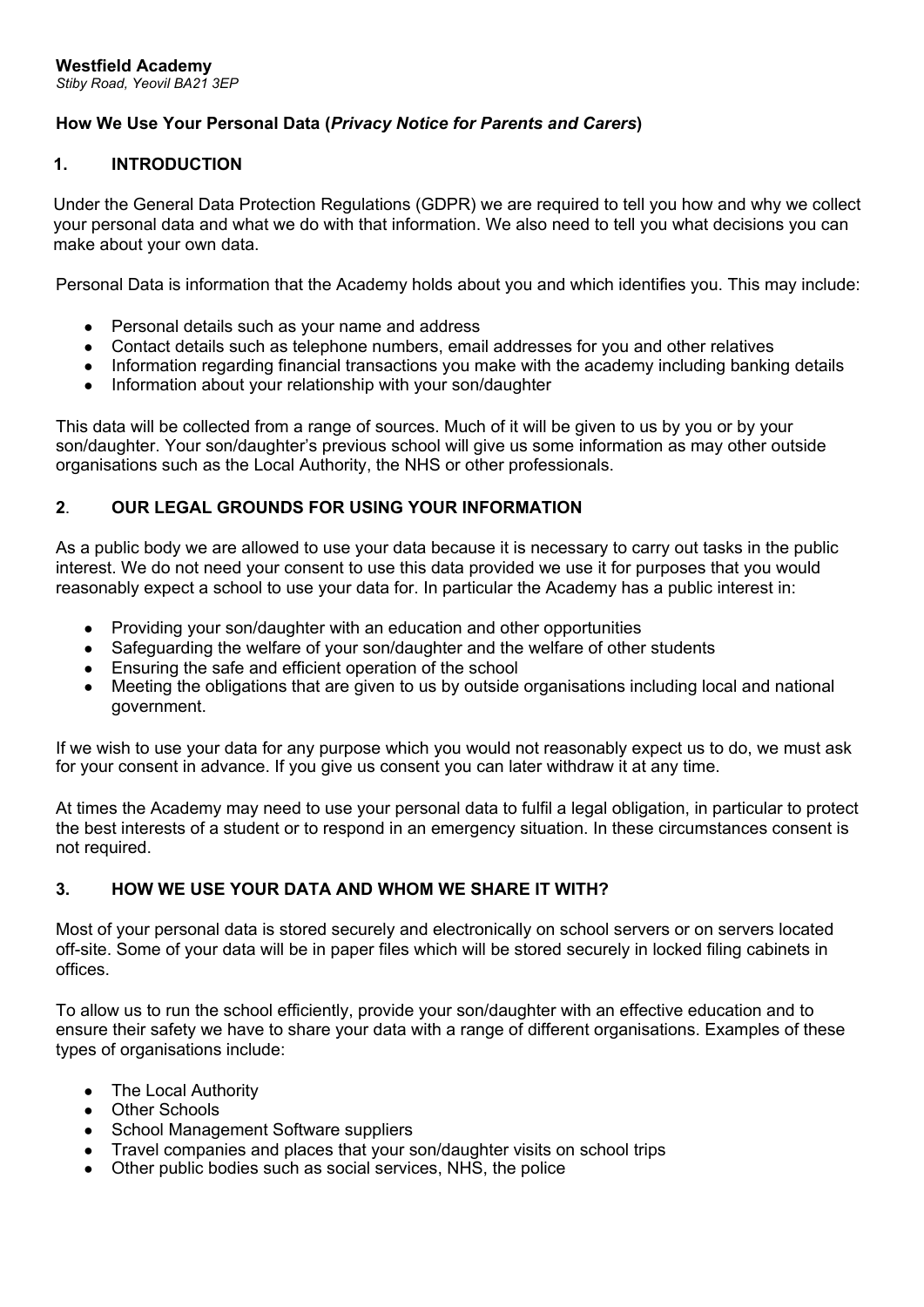A complete list of all the organisations we share information with is published on our school website [www.westfieldacademy.co.uk](http://www.westfieldacademy.co.uk/) under Data Protection. All organisations with whom we share data also have to comply with GDPR and we have taken reasonable steps to ensure this.

# **4. HOW LONG DO WE KEEP YOUR DATA?**

We will only keep your data for as long as it is necessary for us to do so. We will follow the guidance published by the Information and Records Management Society. In most cases this means we will keep your data for nine years after your son/daughter leaves school, then we will destroy it.

# **5. WHAT DECISIONS CAN YOU MAKE ABOUT YOUR DATA?**

You can make various decisions about your data. Your rights are as follows:

- If the data we hold is incorrect you can ask us to correct it, which we must then do
- You can ask to see the information we hold about you by making a Subject Access Request. A form to help you do this is on the Academy's website
- In some circumstances you can ask us to delete the data, providing we no longer need the information

#### **6. CONTACTS AND HOW TO RAISE A QUESTION OR CONCERN**

If you have any questions about this Privacy Notice or wish to raise a Data Protection matter please contact Mr M Payne, Data Protection Officer through the school office.

If you are unhappy with any aspect of Data Protection at Westfield Academy you can contact the Information Commissioner's Office at [www.ico.org.uk](http://www.ico.org.uk/)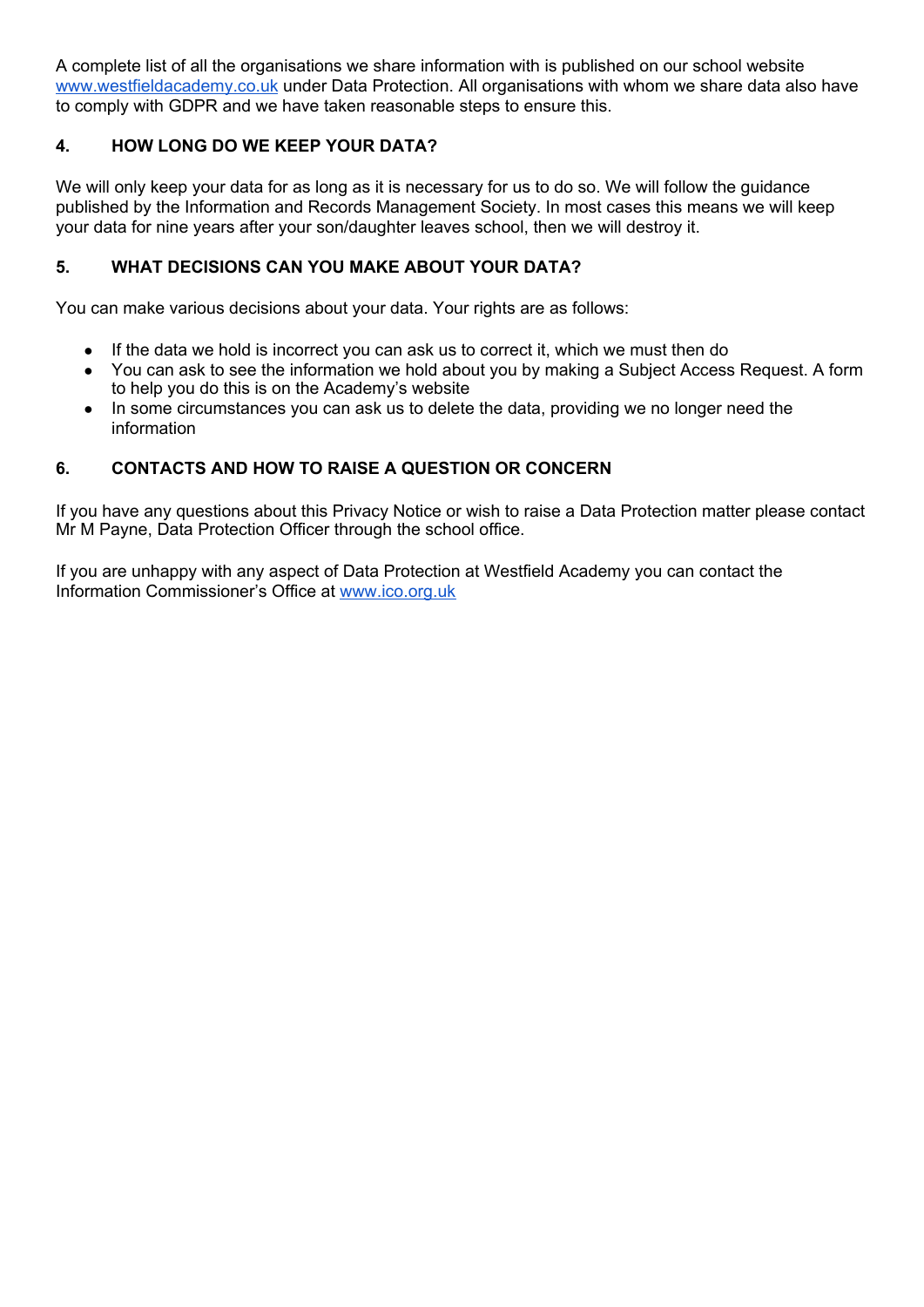# **ICT ACCEPTABLE USAGE POLICY**

#### **1. INTRODUCTION**

Westfield Academy will allow students, teachers, other employees and the community access to its computers, network services, and the Internet.

All activity, when using the network and Internet in school, must be in support of education and/or research and must be appropriate to the educational objectives of the School. All Internet activity is logged. Students, staff and other members of the community who access the Internet from the school site are responsible for everything that takes place *under their login* (on their computers).

#### **2. PURPOSE**

Access to ICT and the Internet will enable users to:

- Explore thousands of libraries, databases, museums, and other repositories of information.
- Exchange personal communication with other Internet users around the world.
- Be included in Government initiatives and global educational projects.
- Keep abreast of news and current events.
- Take part in live discussion with experts.
- Publish and display work by creating personal Web pages.
- Use a range of tools to enhance their work.

#### **3. PRINCIPLES**

Use of ICT and Internet access will be planned to enrich and extend learning activities as an integral aspect of the curriculum. Students will be given clear objectives of Internet use *and* be educated in responsible and effective Internet use. They will be supervised appropriately and learn to search for and discriminate between valid and inappropriate material and to learn to copy, save and use material found on the Internet without infringing copyright.

#### **4. SAFETY**

Internet access both through the site network and wireless system at Westfield is filtered but ultimately, staff, parents, students and other users are responsible for setting and conveying the standards that should be followed when using media and information sources. Students using their chromebooks to access the school's Wireless network must enter the correct settings and password which will then allow them filtered access to the internet.

All School Network Web activity is logged so that activity by all users can be monitored. Access to personal mobile data on a personal logon is not logged or filtered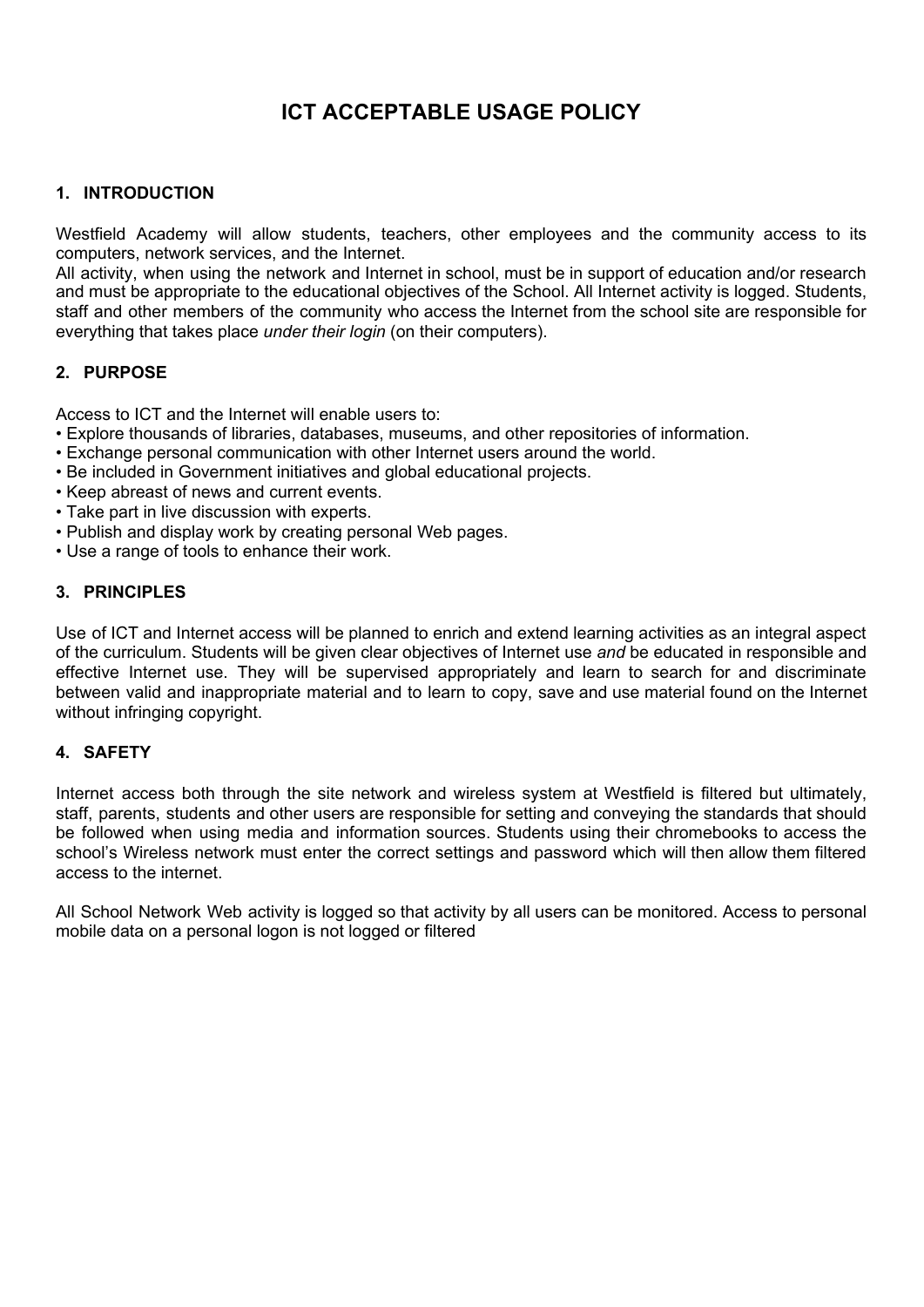# **CASHLESS CATERING BIOMETRICS SYSTEM**

As you may be aware the school operates a cashless card system for paying for school lunches. This enables parents to "charge" the card with a sum of money which the student can then spend over a period of days or weeks. This is a much more secure system than cash as the money cannot be lost, or spent elsewhere. It also means as busy parents you don't have to remember cash each morning.

If you would like your son or daughter to have a card please indicate on the tick sheet at the end of this booklet. We will then order a card for them

It is therefore vital that your son/daughter looks after the card. A charge of £2 will be made for any replacement. If the card is lost this should be reported to the Finance Office where it can be "hotlisted" to prevent unauthorised use.

Once your card is received if your son/daughter pays for their school meals, you need to charge the card by sending a cheque made payable to **Taylor Shaw Limited** to the school. Your son/daughter can pay in this cheque to the canteen on any day of the week at the following times:

| - | Upper School Canteen | $8.00 - 8.25$ am |
|---|----------------------|------------------|
| - | Either Canteen       | $1.05 - 1.40$ pm |

You may pay in any amount you choose. As a guide the typical lunch costs about £2.40. Obviously the more you pay in at any one time the less often you will need to remember to do so! You may pay in cash but you need to be aware of the security risk of doing so. If you wish to set a maximum daily spend please write a short note to the Finance Office at the school who will process this. If you wish to query how much your son or daughter has spent at any time the Finance Office can provide this information.

If you son/daughter is eligible for free school meals you need do nothing as they will be issued with a card automatically. £2.40 will automatically be credited to their card on a daily basis. If you wish you can opt to add additional money.

The restaurant will continue to accept cash for lunch and break purchases.

We are currently looking to implement an online payment system for the Smart Cards. Further information will follow.

If you have any queries regarding this system please contact Mark Payne, Assistant Principal -Finance or the Finance Office at the school.

# **FREE SCHOOL MEALS**

Please be aware that if your child currently receives Free School Meals at Primary School, this entitlement **will not** automatically continue at Secondary School, you will need to reapply to Somerset County Council. Application forms can be obtained from the school or you can apply on the Somerset County Council website [www.somerset.gov.uk](http://www.somerset.gov.uk/)

This process can take up to 10 working days, applications should be made at the beginning of the summer holidays to ensure smooth transition to Westfield Academy.